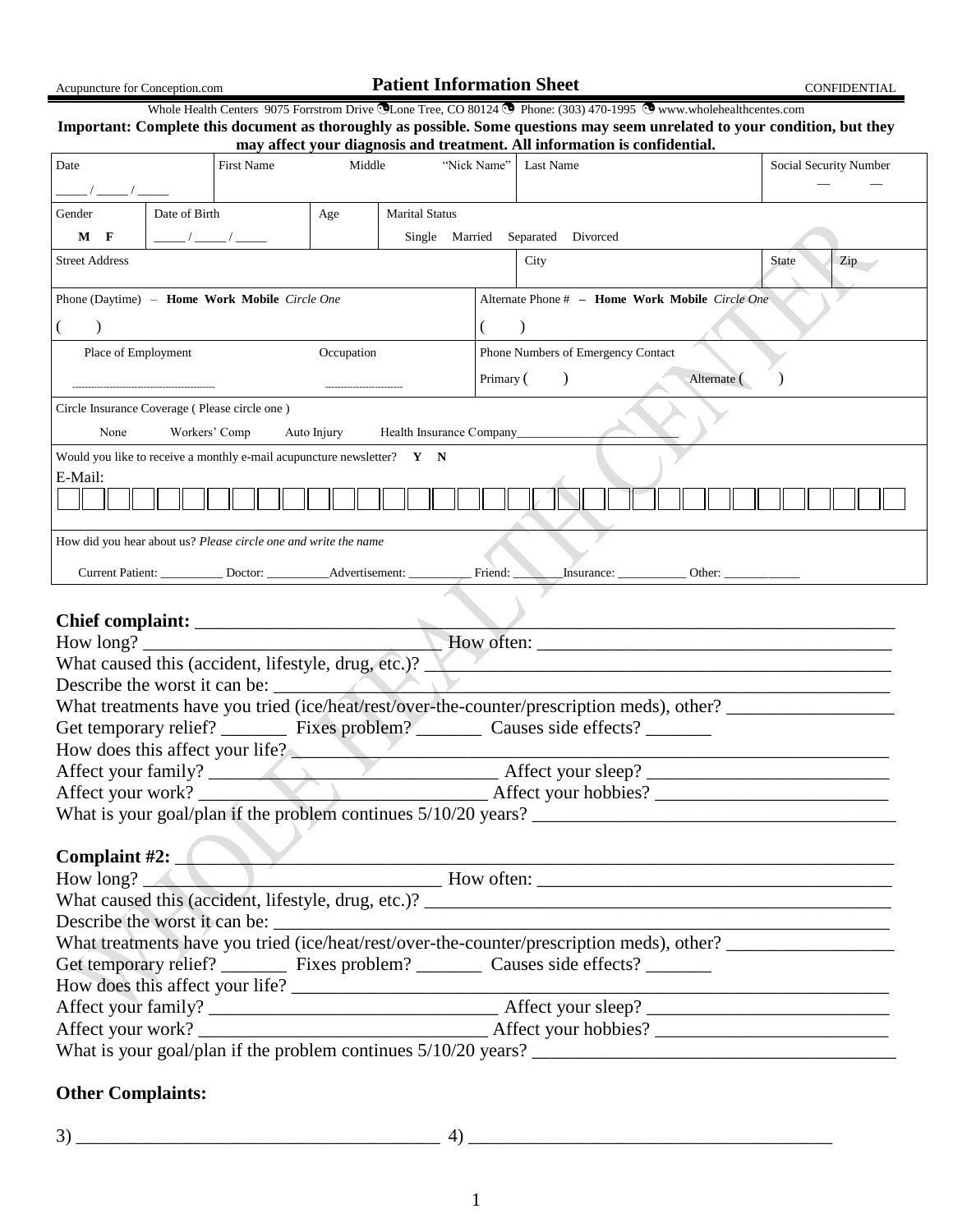| On a scale of 1-10, rate your commitment to get<br>Have you had acupuncture before?                          | <b>MEDICAL CONDITIONS</b><br>Please List conditions & surgeries you have had<br>and year diagnosed. | <b>ALLERGIES</b><br>Medications, Seasonal,<br>Environmental, Food. |
|--------------------------------------------------------------------------------------------------------------|-----------------------------------------------------------------------------------------------------|--------------------------------------------------------------------|
| If yes, where/who                                                                                            |                                                                                                     |                                                                    |
| Any concerns or fears about the needles?<br>If yes, what? $\frac{1}{\sqrt{1-\frac{1}{2}} \cdot \frac{1}{2}}$ |                                                                                                     |                                                                    |
| What are your goals of your acupuncture visits?                                                              |                                                                                                     |                                                                    |
|                                                                                                              |                                                                                                     |                                                                    |
|                                                                                                              |                                                                                                     |                                                                    |

| <b>MEDICATIONS</b> – Please list all prescription medications you use. Include those which you may only use occasionally. |                                                                                     |                 |             |                  |                  |  |  |
|---------------------------------------------------------------------------------------------------------------------------|-------------------------------------------------------------------------------------|-----------------|-------------|------------------|------------------|--|--|
|                                                                                                                           | Remember inhalers, eye drops and nose sprays. NOTE: If need more space, use page 4. |                 |             |                  |                  |  |  |
| <b>Prescription Name</b>                                                                                                  | <b>Purpose</b>                                                                      | <b>How Long</b> | <b>Dose</b> | <b>How Often</b> | <b>Last Dose</b> |  |  |
|                                                                                                                           |                                                                                     |                 |             |                  |                  |  |  |
|                                                                                                                           |                                                                                     |                 |             |                  |                  |  |  |
|                                                                                                                           |                                                                                     |                 |             |                  |                  |  |  |
|                                                                                                                           |                                                                                     |                 |             |                  |                  |  |  |
|                                                                                                                           |                                                                                     |                 |             |                  |                  |  |  |
|                                                                                                                           |                                                                                     |                 |             |                  |                  |  |  |

| <b>SYMPTOMS –</b>                                                                                                                                                                                                                                                                                                                                                                                                                                                                                                                                                                                                | <b>**NOTE**:</b> For each symptom you currently have, rate its severity from 1-5                                                                                                                                                                                                                                                       |                                                                                                                                                                                                                                                                                                                                                                                                                                                                                                                                                                                                                                                        |
|------------------------------------------------------------------------------------------------------------------------------------------------------------------------------------------------------------------------------------------------------------------------------------------------------------------------------------------------------------------------------------------------------------------------------------------------------------------------------------------------------------------------------------------------------------------------------------------------------------------|----------------------------------------------------------------------------------------------------------------------------------------------------------------------------------------------------------------------------------------------------------------------------------------------------------------------------------------|--------------------------------------------------------------------------------------------------------------------------------------------------------------------------------------------------------------------------------------------------------------------------------------------------------------------------------------------------------------------------------------------------------------------------------------------------------------------------------------------------------------------------------------------------------------------------------------------------------------------------------------------------------|
|                                                                                                                                                                                                                                                                                                                                                                                                                                                                                                                                                                                                                  | (5 being the worst). LEAVE BLANK IF NOT APPLICABLE.                                                                                                                                                                                                                                                                                    |                                                                                                                                                                                                                                                                                                                                                                                                                                                                                                                                                                                                                                                        |
| <b>LIVER / GALLBLADDER</b>                                                                                                                                                                                                                                                                                                                                                                                                                                                                                                                                                                                       | <b>HEART / SMALL INTESTINES</b>                                                                                                                                                                                                                                                                                                        | <b>SPLEEN / STOMACH</b>                                                                                                                                                                                                                                                                                                                                                                                                                                                                                                                                                                                                                                |
| Irritability / Anger<br>Depression / Stress<br>$\overline{\phantom{a}}$<br>Headaches / Migraines<br>$\overline{\phantom{a}}$<br>$\mathcal{L}_{\mathcal{A}}$<br><b>Visual Problems</b><br>Red / Dry / Itchy Eyes<br>$\overline{\phantom{a}}$<br>$\overline{\phantom{a}}$<br><b>Gall Stones</b><br><b>Dizziness</b><br>$\overline{\phantom{a}}$<br><b>Blurred Vision</b><br>Feeling of Lump in Throat<br>Clenching of Teeth at Night<br>Muscle Cramping / Twitching<br>$\overline{\phantom{a}}$<br>Tension<br>$\mathcal{L}_{\mathcal{A}}$<br>Joints/Neck/Shoulder Pain/Tight<br>Poor Circulation<br>$\sim 10^{-1}$ | <b>Heart Palpitations</b><br><b>Chest Pain</b><br>$\overline{\phantom{a}}$<br>Insomnia / Sleep Problems<br>Easily Startled<br>Restlessness / Agitation<br>Vivid Dreams<br>Lack of Joy in Life<br><b>LUNG / LARGE INTESTINE</b><br>Dry Cough<br>Cough with Sputum<br>Nasal Discharge<br>Post-Nasal Drip<br>Sinus Infection / Congestion | Heaviness Anywhere in Body<br>$\overline{\phantom{a}}$<br>Fatigue / Worse After Eating<br>Hard to Get Up in the Morning<br>Edema (Swelling)<br>$\overline{\phantom{a}}$<br>Muscles Feel Tired Often<br>$\overline{\phantom{a}}$<br>Easily Bruising & Bleeding<br><b>Bad Breath</b><br>Decreased / Increased Appetite<br><b>Crave Sweets</b><br>$\mathcal{L}^{\mathcal{L}}$ , and $\mathcal{L}^{\mathcal{L}}$<br>Hypoglycemia<br>Difficulty Digesting Oily Foods<br>$\overline{\phantom{a}}$<br>Nausea / Vomiting<br>$\overline{\phantom{a}}$<br>Gas / Belching<br>$\overline{\phantom{a}}$<br><b>Insulin Sensitivity</b><br>$\mathcal{L}^{\text{max}}$ |
| Soft / Brittle Nails<br>$\overline{\phantom{0}}$<br><b>Emotional Eater</b><br><b>KIDNEY / URINARY BLADDER</b><br><b>Urinary Problems</b><br><b>Bladder Infection</b><br>$\overline{\phantom{a}}$                                                                                                                                                                                                                                                                                                                                                                                                                 | Itchy, Red or Painful Throat<br>$\frac{1}{1}$<br>Dry Mouth / Throat / Nose<br>Skin Rashes / Hives<br>Snoring<br>$\overline{\phantom{a}}$<br>Grief / Sadness<br><b>Shortness of Breath</b><br>$\overline{\phantom{a}}$                                                                                                                  | Hemorrhoids<br>$\overline{\phantom{a}}$<br>Constipation<br>$\frac{1}{1}$<br>Diarrhea<br><b>Abdominal Pain</b><br>$\overline{\phantom{a}}$<br>Indigestion / Heartburn<br>Over-Thinking<br>$\overline{\phantom{a}}$                                                                                                                                                                                                                                                                                                                                                                                                                                      |
| Lack of Bladder Control<br>$\sim 10^{-1}$<br>Weakness / Pain in Lower Back<br><b>Decrease Bone Density</b><br>Feel Cold Easily<br><b>Low Sex Drive</b><br>$\geq$<br><b>Excess Sexual Desire</b><br>Poor Memory                                                                                                                                                                                                                                                                                                                                                                                                   | Allergies / Asthma<br>$\overline{\phantom{a}}$<br>Low Resistance to Colds or Flu<br>$\sim 10^{-1}$<br>Sneezing<br>Mild Fever Comes & Goes<br><b>Smoke Cigarettes</b>                                                                                                                                                                   | Tendency to Gain Weight<br>$\overline{\phantom{a}}$<br><b>Brain Foggy</b>                                                                                                                                                                                                                                                                                                                                                                                                                                                                                                                                                                              |
| $\overline{\phantom{a}}$<br>Loss of Hair<br>$\overline{\phantom{a}}$<br><b>Hearing Problems</b><br>Cavities<br>$\overline{\phantom{a}}$<br>Craving / Avoiding Salty Foods<br>$\overline{\phantom{a}}$<br>Fear<br>$\sim 10^{-11}$<br>Hot Flush / Night Sweating                                                                                                                                                                                                                                                                                                                                                   |                                                                                                                                                                                                                                                                                                                                        |                                                                                                                                                                                                                                                                                                                                                                                                                                                                                                                                                                                                                                                        |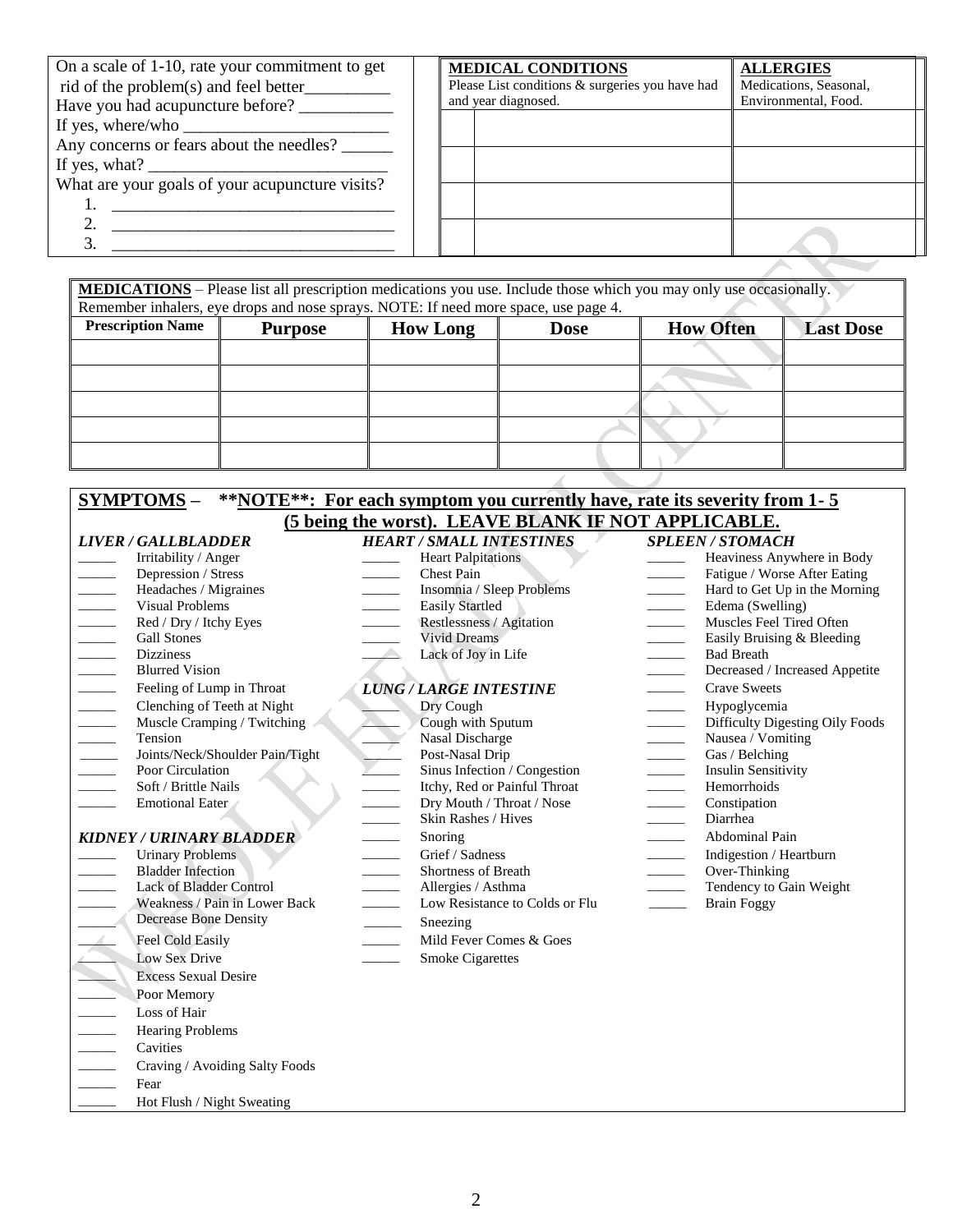### **PERSONAL MEDICAL & FAMILY HEALTH HISTORY**

Please indicate those that are current health problems for yourself and your family members with a "**C**" under the appropriate person's column. "**P**" should be used to indicate a past problem. Leave blank those that do not apply. If you require more space, use the reverse side of this form.

|                              | You | Father | Mother | Spouse | Brother(s) | Sister(s) |  | Children |  |
|------------------------------|-----|--------|--------|--------|------------|-----------|--|----------|--|
| Age                          |     |        |        |        |            |           |  |          |  |
| AIDS / HIV                   |     |        |        |        |            |           |  |          |  |
| Alcohol                      |     |        |        |        |            |           |  |          |  |
| Anxiety                      |     |        |        |        |            |           |  |          |  |
| Arthritis                    |     |        |        |        |            |           |  |          |  |
| Asthma / Hay Fever / Allergy |     |        |        |        |            |           |  |          |  |
| <b>Back Trouble</b>          |     |        |        |        |            |           |  |          |  |
| <b>Bursitis</b>              |     |        |        |        |            |           |  |          |  |
| Cancer                       |     |        |        |        |            |           |  |          |  |
| Constipation                 |     |        |        |        |            |           |  |          |  |
| Depression                   |     |        |        |        |            |           |  |          |  |
| Diabetes                     |     |        |        |        |            |           |  |          |  |
| <b>Digestive Trouble</b>     |     |        |        |        |            |           |  |          |  |
| Headaches                    |     |        |        |        |            |           |  |          |  |
| <b>Heart Trouble</b>         |     |        |        |        |            |           |  |          |  |
| Hepatitis                    |     |        |        |        |            |           |  |          |  |
| <b>High Blood Pressure</b>   |     |        |        |        |            |           |  |          |  |
| <b>Immune Disorder</b>       |     |        |        |        |            |           |  |          |  |
| Insomnia                     |     |        |        |        |            |           |  |          |  |
| Kidney Trouble               |     |        |        |        |            |           |  |          |  |
| Liver Trouble                |     |        |        |        |            |           |  |          |  |
| Migraine                     |     |        |        |        |            |           |  |          |  |
| Neck Pain                    |     |        |        |        |            |           |  |          |  |
| <b>Thyroid Disorder</b>      |     |        |        |        |            |           |  |          |  |
| Tobacco                      |     |        |        |        |            |           |  |          |  |
| Weight Problem               |     |        |        |        |            |           |  |          |  |
| Other Emotional              |     |        |        |        |            |           |  |          |  |
| Problems:_                   |     |        |        |        |            |           |  |          |  |
| Other:                       |     |        |        |        |            |           |  |          |  |

If any of the above family members are deceased, please list their age at death and cause.

#### **MUSCULOSKELETAL**

| $\Box$ Muscle Cramps – Where?  | $\Box$ Muscle Pain / Rheumatism – Where? | $\Box$ Arthritis – Where? |
|--------------------------------|------------------------------------------|---------------------------|
| $\Box$ Joint Swelling – Where? | $\Box$ Tendonitis – Where?               | $\Box$ Bursitis – Where?  |

 $\relax{\overbrace{\qquad \qquad }}$ 

### **Please mark problem areas on diagram:**



### *Describe Pain and Location*

| $\Box$<br>П       | Fixed $\Box$ | Sharp $\Box$ Burning $\Box$ Aching                           |  |
|-------------------|--------------|--------------------------------------------------------------|--|
| ⊔<br>ш            |              | Sharp $\Box$ Burning $\Box$ Aching                           |  |
| $\Box$<br>$\perp$ | Fixed        | Sharp $\Box$ Burning $\Box$ Aching<br>Other: $\qquad \qquad$ |  |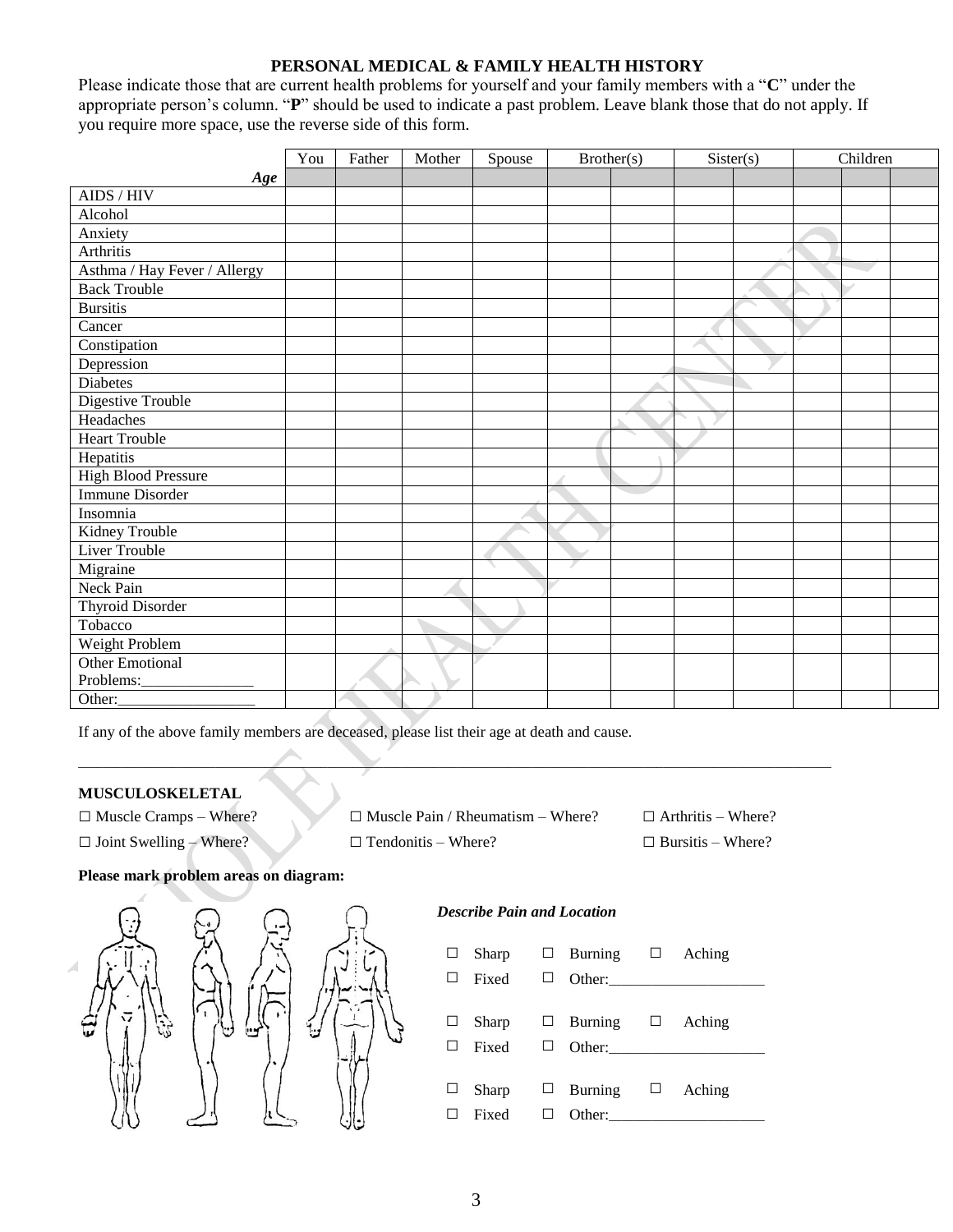| <b>Women Only</b>                                                                                                                                                                                                             | <b>Men Only</b>                                                                                                                                                                                                   |
|-------------------------------------------------------------------------------------------------------------------------------------------------------------------------------------------------------------------------------|-------------------------------------------------------------------------------------------------------------------------------------------------------------------------------------------------------------------|
| Hysterectomy - Ovaries Removed?<br>$\Box$<br>N <sub>0</sub><br>$\Box$<br>Yes<br>Could You be Pregnant Now?<br>$\Box$<br>N <sub>0</sub><br>□<br>Yes<br>Number Of:<br>M scarriages<br>Pregnancies<br>A ortions<br><b>Births</b> | Impoten e<br>□<br>Weak E ection<br>Ц<br>Prostate Problems<br>Discharg from Penis<br>$\Box$<br>$\Box$<br>Testicular Pain or Lump<br>Infertility<br>□<br>$\Box$<br>Low Sex Drive<br>Premature Ejaculation<br>□<br>□ |
| Post-menopausal Bleeding<br>$\Box$<br>Yes<br>□<br>N <sub>0</sub>                                                                                                                                                              | <b>Men and Women</b>                                                                                                                                                                                              |
| When did your last period end?                                                                                                                                                                                                | <b>Supplements</b>                                                                                                                                                                                                |
|                                                                                                                                                                                                                               | How Long<br>Name<br>Purpose                                                                                                                                                                                       |
| Number of days for monthly cycle?                                                                                                                                                                                             |                                                                                                                                                                                                                   |
| Number of days bleeding lasts?                                                                                                                                                                                                |                                                                                                                                                                                                                   |
| <b>Describe Menstrual Flow:</b><br>Heavy<br>$\Box$ Moderate<br>Light<br>None<br>⊔<br>$\Box$<br>$\Box$                                                                                                                         |                                                                                                                                                                                                                   |
| Color of Menstrual Flow:                                                                                                                                                                                                      |                                                                                                                                                                                                                   |
| Dark<br>$\Box$ Bright Red<br>Slightly Reddish<br>$\Box$<br>$\Box$                                                                                                                                                             |                                                                                                                                                                                                                   |
| <b>Birth Control:</b>                                                                                                                                                                                                         | <b>Diet</b>                                                                                                                                                                                                       |
| □<br>None<br>$\Box$<br><b>IUD</b><br>$\Box$<br><b>Birth Control Pills</b>                                                                                                                                                     | What kinds (circle)<br>How much per day/week                                                                                                                                                                      |
| $\Box$<br>Spermicides<br>$\Box$<br><b>Barriers</b>                                                                                                                                                                            | Sug r: Candy                                                                                                                                                                                                      |
| Do You Suffer From:                                                                                                                                                                                                           | Cookies / Baked goods                                                                                                                                                                                             |
|                                                                                                                                                                                                                               | Regular Soda / Diet Soda<br>Chocolate                                                                                                                                                                             |
| ⊔<br>Cramping (Mark as appropriate)                                                                                                                                                                                           | Diary: Milk                                                                                                                                                                                                       |
| Severe<br>$\Box$<br>□<br>Mo erate                                                                                                                                                                                             | Cheese                                                                                                                                                                                                            |
| <b>Before Perio</b><br>ild<br>□<br>□                                                                                                                                                                                          | Yogurt                                                                                                                                                                                                            |
| During Period<br>$\Box$<br><b>After Period</b><br>$\Box$                                                                                                                                                                      | Ice-cream                                                                                                                                                                                                         |
|                                                                                                                                                                                                                               | White Flour: Bread                                                                                                                                                                                                |
| Clotting (Mark as appropriate)                                                                                                                                                                                                | Pasta<br>Coffee                                                                                                                                                                                                   |
| Bright in Color<br>Dark in Color<br>□<br>$\mathbb{Z}$                                                                                                                                                                         | Alcohol                                                                                                                                                                                                           |
|                                                                                                                                                                                                                               | Protein 50g per day?                                                                                                                                                                                              |
| <b>Bleeding Between Periods</b><br>Infertility<br>$\Box$<br>$\Box$                                                                                                                                                            | Eggs                                                                                                                                                                                                              |
| Pelvic Inflame. Disease<br>$\Box$<br>$\Box$<br><b>Ovarian Cysts</b>                                                                                                                                                           | Dark green/vegetables                                                                                                                                                                                             |
| Endometriosis<br><b>Hot Flashes</b><br>$\Box$<br>$\Box$                                                                                                                                                                       | Fruits<br>Eat Breakfast?                                                                                                                                                                                          |
| M stitis<br>$\Box$<br><b>B</b> east Cysts<br>$\Box$                                                                                                                                                                           | Eat fast food / on the run?                                                                                                                                                                                       |
| Yeas Infection / Vaginitis / Other Discharge<br>$\Box$                                                                                                                                                                        | <b>Additional Notes</b>                                                                                                                                                                                           |
|                                                                                                                                                                                                                               |                                                                                                                                                                                                                   |
| $\Box$<br>Premenstrual Syndrome (Mark as appropriate)                                                                                                                                                                         |                                                                                                                                                                                                                   |
| $\Box$<br><b>Fluid Retention</b><br>$\Box$<br>Cravings                                                                                                                                                                        |                                                                                                                                                                                                                   |
| $\Box$<br><b>Fluctuating Emotions</b><br>$\Box$<br>Irritability                                                                                                                                                               |                                                                                                                                                                                                                   |
| $\Box$<br><b>Tenderness in Breasts</b><br>Ц<br>Depression                                                                                                                                                                     |                                                                                                                                                                                                                   |
| $\Box$<br>Fatigue                                                                                                                                                                                                             |                                                                                                                                                                                                                   |
|                                                                                                                                                                                                                               | Thank you for completing this form. Your time is<br>greatly appreciated and we value this opportunity                                                                                                             |

**to serve you!**